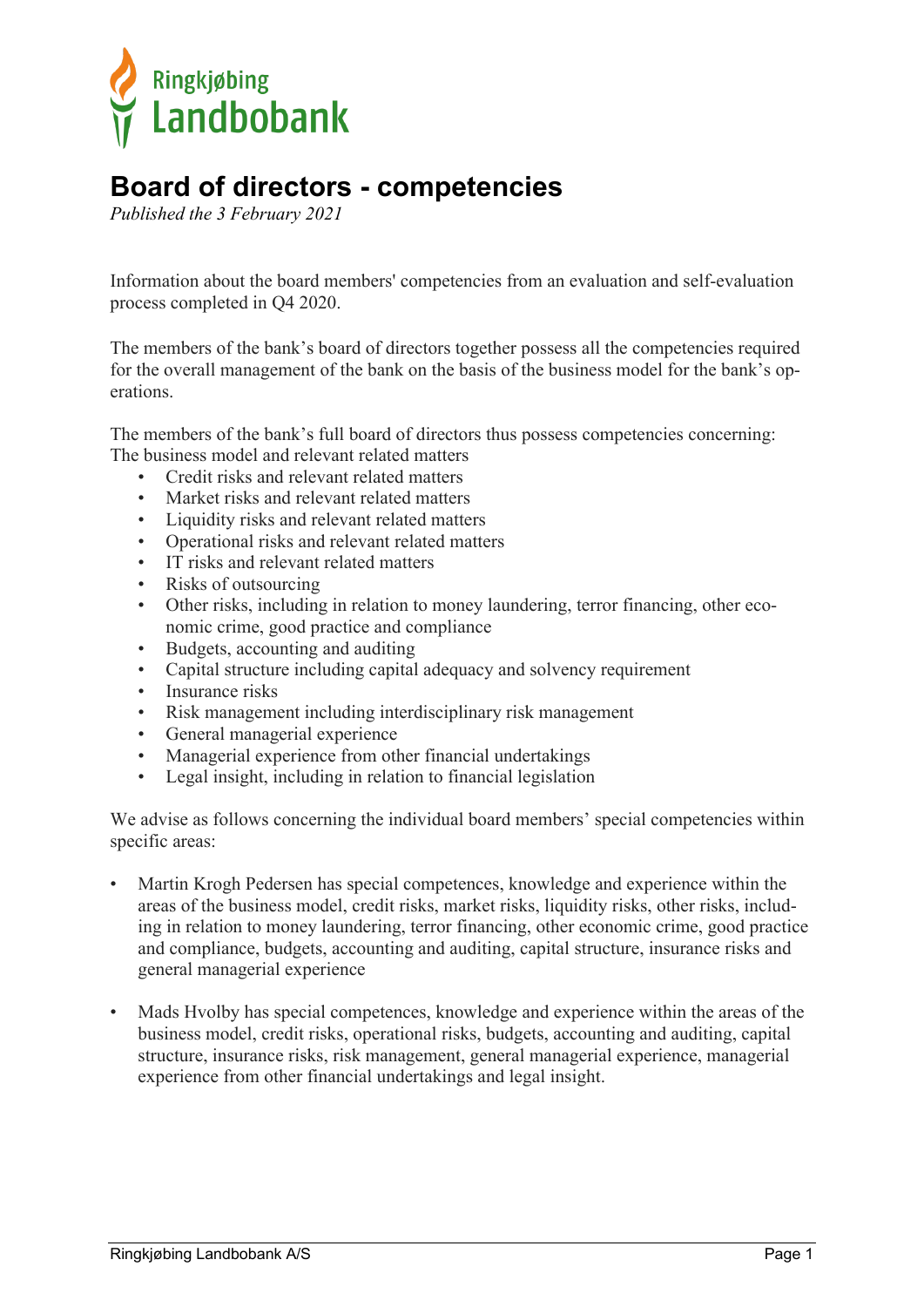

- Jens Møller Nielsen has special competences, knowledge and experience within the areas of the business model, credit risks, market risks, liquidity risks, operational risks, other risks, including in relation to money laundering, terror financing, other economic crime, good practice and compliance, budgets, accounting and auditing, capital structure, insurance risks, risk management, general managerial experience and legal insight. As the chairman of the bank's audit committee, Jens Møller Nielsen has competences within accounting or auditing.
- Morten Jensen has special competences, knowledge and experience within the areas of credit risks, operational risks, risks of outsourcing, other risks, including in relation to money laundering, terror financing, other economic crime, good practice and compliance, budgets, accounting and auditing, risk management, general managerial experience and legal insight and within sections of the business model and liquidity risk areas.
- Jon Steingrim Johnsen has special competences, knowledge and experience within the areas of the business model, market risks, liquidity risks, operational risks, IT risks, risks of outsourcing, other risks, including in relation to money laundering, terror financing, other economic crime, good practice and compliance, budgets, accounting and auditing, capital structure, insurance risks, risk management, general managerial experience, managerial experience from other financial undertakings and legal insight and within sections of the credit risk area.
- Jacob Møller Has special competences, knowledge and experience within the areas of insurance risks, general managerial experience and legal insight and within sections of the business model, credit risk and market risk areas.
- Lone Rejkjær Söllmann has special competences, knowledge and experience within the areas of budgets, accounting and auditing and within sections of the business model and credit risk areas.
- Sten Uggerhøj has special competences, knowledge and experience within the areas of the business model, credit risks, market risks, liquidity risks, operational risks, other risks, including in relation to money laundering, terror financing, other economic crime, good practice and compliance, budgets, accounting and auditing, capital structure, risk management, general managerial experience and legal insight.
- Dan Junker Astrup has special competences, knowledge and experience within the areas of the business model, credit risks, market risks, budgets, accounting and auditing, capital structure, risk management, general managerial experience and legal insight.
- Gitte E.S.H. Vigsø has special competences, knowledge and experience within the areas of operational risks, risks of outsourcing, other risks, including in relation to money laundering, terror financing, other economic crime, good practice and compliance and legal insight and within sections of the business model and credit risk areas.
- Arne Ugilt has special competences, knowledge and experience within the areas of the business model, credit risks and market risks.